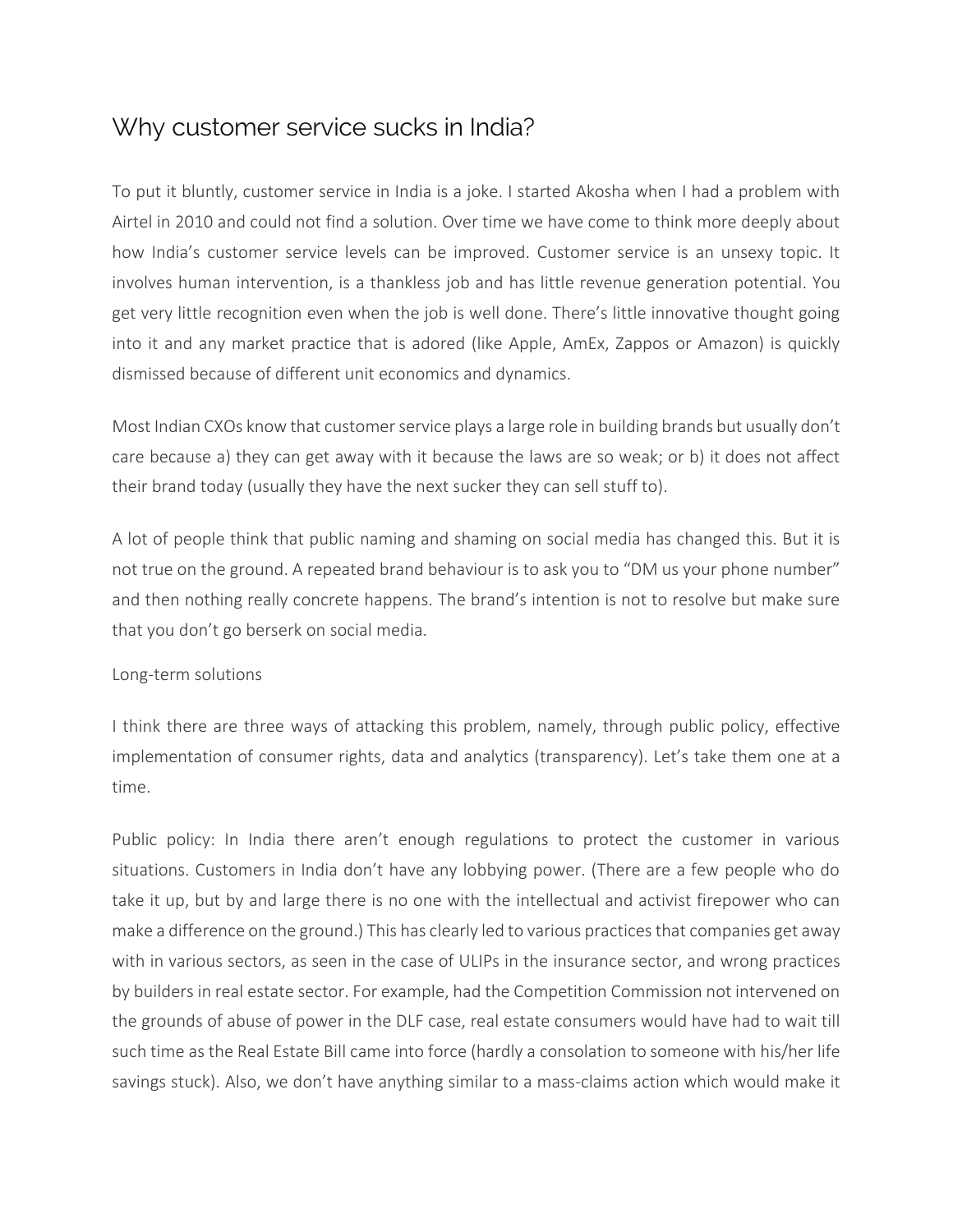easier for consumers to come together and put enough pressure on the company (even if it takes a few years for the courts to decide). Maybe, over the next few years, a consumer-oriented lobby might emerge and might help us with stronger policies.

Effective implementation of consumer rights: Like a lot of things in India, if consumer justice was fair and swift, it would have solved half the problem. Today, it can take up to one year to get a District Consumer Forum to give a decision on a consumer case. One year is just not good enough for most consumers. On top of the delay, the law is interpreted in unfriendly ways for the customer.

For example, the law says that a customer can file a complaint either where the company's office is orwhere the cause of action arose (i.e. where the transaction happened). If you go to the consumer forum today, you'll find that the court refuses to accept the complaint unless you fulfil the first criterion. Consumer forums refuse to admit complaints against telecom companies due to a Supreme Court judgment (which is flawed even as per the Department of Telecom). Transparency through data and analytics: The third problem is that consumers and brands' senior management have no clue whether a particular brand's customer service is actually good or not. Anecdotal evidence of unhappy customers abounds for each and every company that it is difficult to really know if any of them are any better than the others. Go to Google.com and search for "complaints" and you will find that every brand has complaints.

Once in a while, there is some public consensus about a company's outstanding customer service, but this is rare. Usually, in a given room, you can find people complaining about Airtel, Vodafone, Idea and Reliance at the same time. I believe that if there was sufficient data about each company in the open domain about how good they are at customer service, it would lead to a) brands using benchmarking data to push their executives to deliver better service and drive their call-centre partners; b) customers voting with their feet and choosing brands which are statistically more likely to provide better service.

For example, if data like "complaints per 1,000 customers", "complaints regarding network data", "average time to resolution across brands", "complaints by product/service type" is made available, it would lead everyone to make better decisions. A simple and easy-to-understand industry benchmarking index.